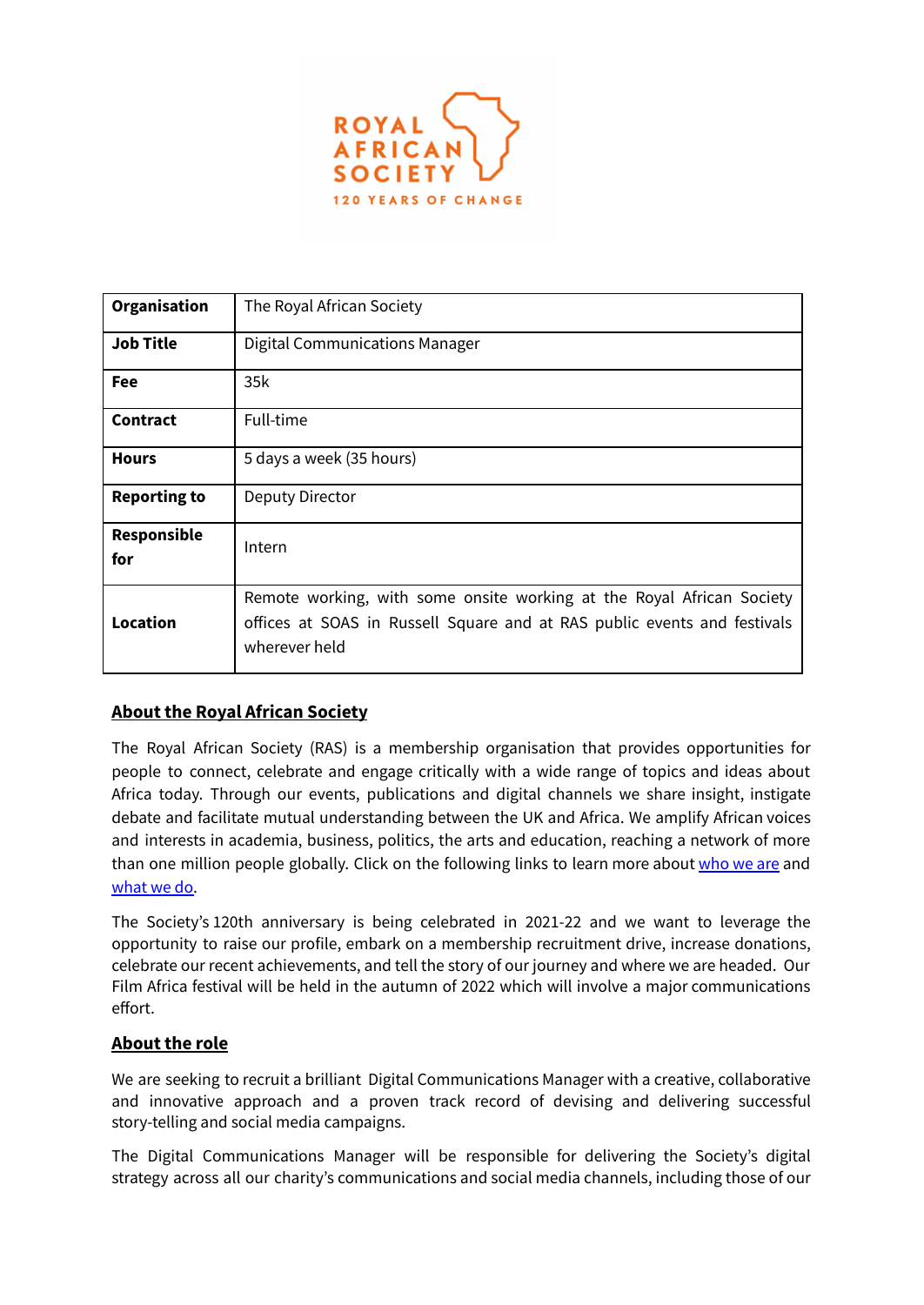different programmes. The objective is to enhance the Society's visibility and impact, to attract larger audiences and greater appreciation of our work.

This role will sit at the heart of our small dynamic team, which includes full-time, part-time and seasonal freelance staff. The successful candidate will work alongside colleagues to promote exciting high-profile events, campaigns and key messages. This will result in expanded audience reach, an increase in individual donations and membership, and a higher profile and understanding of the Society's work and mission amongst our stake-holders and the wider public.

### **Main Tasks & Responsibilities**

#### COMMUNICATIONS & PR

- Oversee media activity for our key events and festivals, including Film Africa, with input from the wider team, to maximise the Royal African Society's public impact.
- Manage external communications across the Society implementing and managing a centralised internal process for input and approval, checking articles, and drafting pitches to journalists
- Liaison with the media, creating media lists, carrying out media sell ins, and logging coverage
- Coordinate all press requests and press accreditation
- Monitoring the news and creating reports and responses when necessary
- Contributing to the planning and execution of event, festival and project communications plans

#### MARKETING AND DIGITAL

- Oversee the digital and content creation and marketing, including all newsletters, social media and advertising
- Manage the marketing and digital advertising budget in consultation with the relevant programme leads and Deputy Director.
- Finish setting up the Google Ad Grants and take the lead in its implementation.
- Supporting the management of print and digital asset production, liaising with external creative suppliers and printers

#### DATA & CRM

- Coordinate with other staff the collection and management of audience data through all our channels, including mailing list sign-ups and event registrations to help measure the Society's impact
- Assist in the creation of a new GDPR-compliant data management policy for the Society, led by the Deputy Director.

#### CONTENT AND WEB MANAGEMENT

- Manage the Society's and Africa Writes websites, including the content, design and infrastructure
- Design and implement an engaging content strategy and annual schedule/timeline for all RAS platforms (website, social media channels and e-newsletters) that has clear KPis and deliverables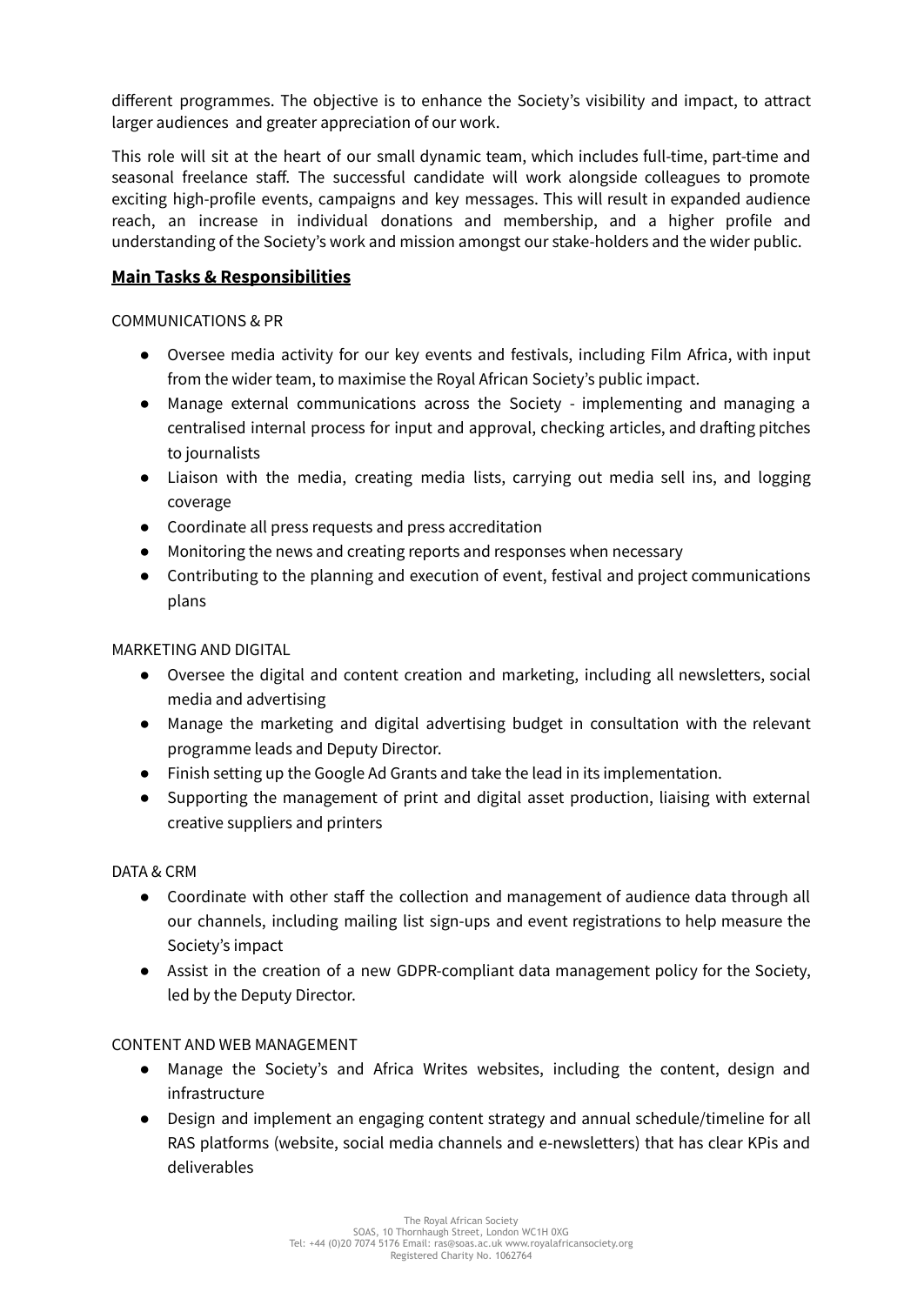● Supporting digital development projects to improve the websites

### PARTNERSHIPS & FUNDRAISING

- Work with the fundraising manager to Identify, secure and manage successful marketing and digital media partnerships
- Support wider fundraising and revenue generating efforts across the Society through strategic communications that demonstrate our relevance and impact.

### STAFF & AGENCY MANAGEMENT

- Assist the Deputy Director to manage relationships with external agencies supporting the delivery of marketing and communications activities.
- Manage a communications intern (2-3 months pa part time)
- (in due course) Line management of a Digital Media Officer

# **Person Specification**

*Below are the requirements we will assess applicants against throughout the selection process.*

#### **Experience**

- 1. At least 5 years' experience in the field of PR, Marketing or Communication
- 2. Experience of content management systems, particularly Wordpress.
- 3. Experience using email marketing platforms (Mailchimp or similar).
- 4. Experience of design programmes (Photoshop, InDesign).
- 5. Experience of Salesforce or similar Customer Relationship Management (CRM) system.
- 6. Experience managing budgets and finances.
- 7. Previous experience of managing junior staff members

#### **Skills & Attributes**

8. Excellent communication, relationship-building and interpersonal skills.

- 9. Excellent organisational skills, with ability to successfully multitask and meet deadlines.
- 11. Ability to adapt quickly and respond to changing circumstances and deadlines.
- 12. Responsible independence: ability to use own initiative whilst knowing when to seek advice.

#### **Education, Knowledge & Competencies**

- 13. Degree in communications, marketing, journalism, media studies or similar.
- 14. Knowledge of and interest in contemporary African affairs, arts and culture.
- 15. Commitment to the vision, mission and values of the Royal African Society.

## **Application Process & Key Dates**

To apply, please send your latest CV and a covering letter (2 pages max) explaining why you think you are suitable for the job, addressing the points in the person specification above to **Desta Haile, Deputy Director, at dh35@soas.ac.uk.**